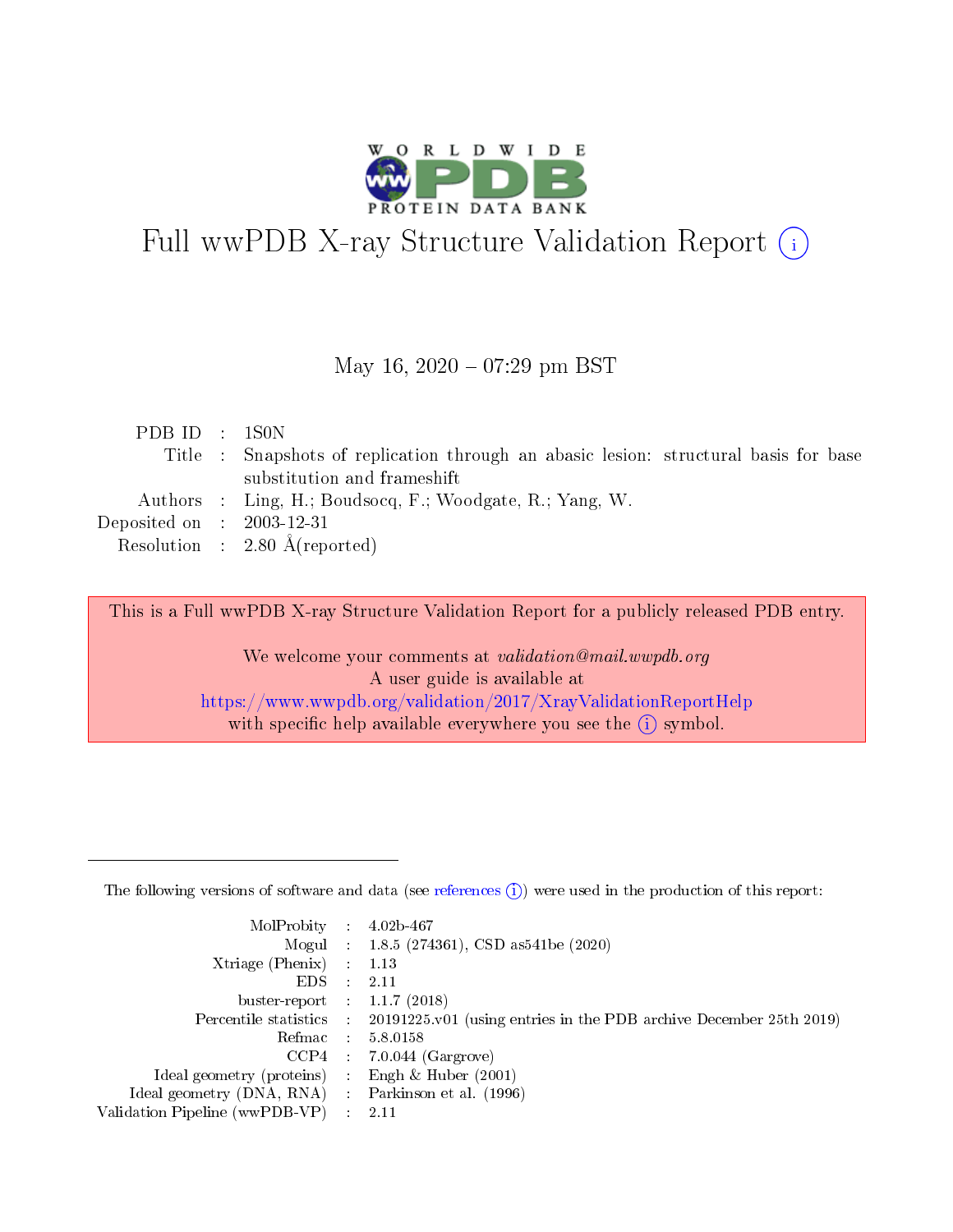# 1 [O](https://www.wwpdb.org/validation/2017/XrayValidationReportHelp#overall_quality)verall quality at a glance  $(i)$

The following experimental techniques were used to determine the structure: X-RAY DIFFRACTION

The reported resolution of this entry is 2.80 Å.

Percentile scores (ranging between 0-100) for global validation metrics of the entry are shown in the following graphic. The table shows the number of entries on which the scores are based.



| Metric                | Whole archive<br>$(\#\text{Entries})$ | Similar resolution<br>$(\#\text{Entries},\,\text{resolution}\,\,\text{range}(\textup{\AA}))$ |
|-----------------------|---------------------------------------|----------------------------------------------------------------------------------------------|
| $R_{free}$            | 130704                                | $3140(2.80-2.80)$                                                                            |
| Clashscore            | 141614                                | $3569(2.80-2.80)$                                                                            |
| Ramachandran outliers | 138981                                | $3498(2.80-2.80)$                                                                            |
| Sidechain outliers    | 138945                                | $3500(2.80-2.80)$                                                                            |
| RSRZ outliers         | 127900                                | $3078(2.80-2.80)$                                                                            |

The table below summarises the geometric issues observed across the polymeric chains and their fit to the electron density. The red, orange, yellow and green segments on the lower bar indicate the fraction of residues that contain outliers for  $>=3, 2, 1$  and 0 types of geometric quality criteria respectively. A grey segment represents the fraction of residues that are not modelled. The numeric value for each fraction is indicated below the corresponding segment, with a dot representing fractions  $\epsilon=5\%$  The upper red bar (where present) indicates the fraction of residues that have poor fit to the electron density. The numeric value is given above the bar.

|   | $\boxed{\text{Mol}}$ Chain   Length |            | Quality of chain |     |    |
|---|-------------------------------------|------------|------------------|-----|----|
|   | 13                                  | 23%        | 77%              |     |    |
| ┯ | 18                                  | 17%<br>22% | 72%              |     | 6% |
|   | 352                                 | $\%$       | 67%              | 28% |    |

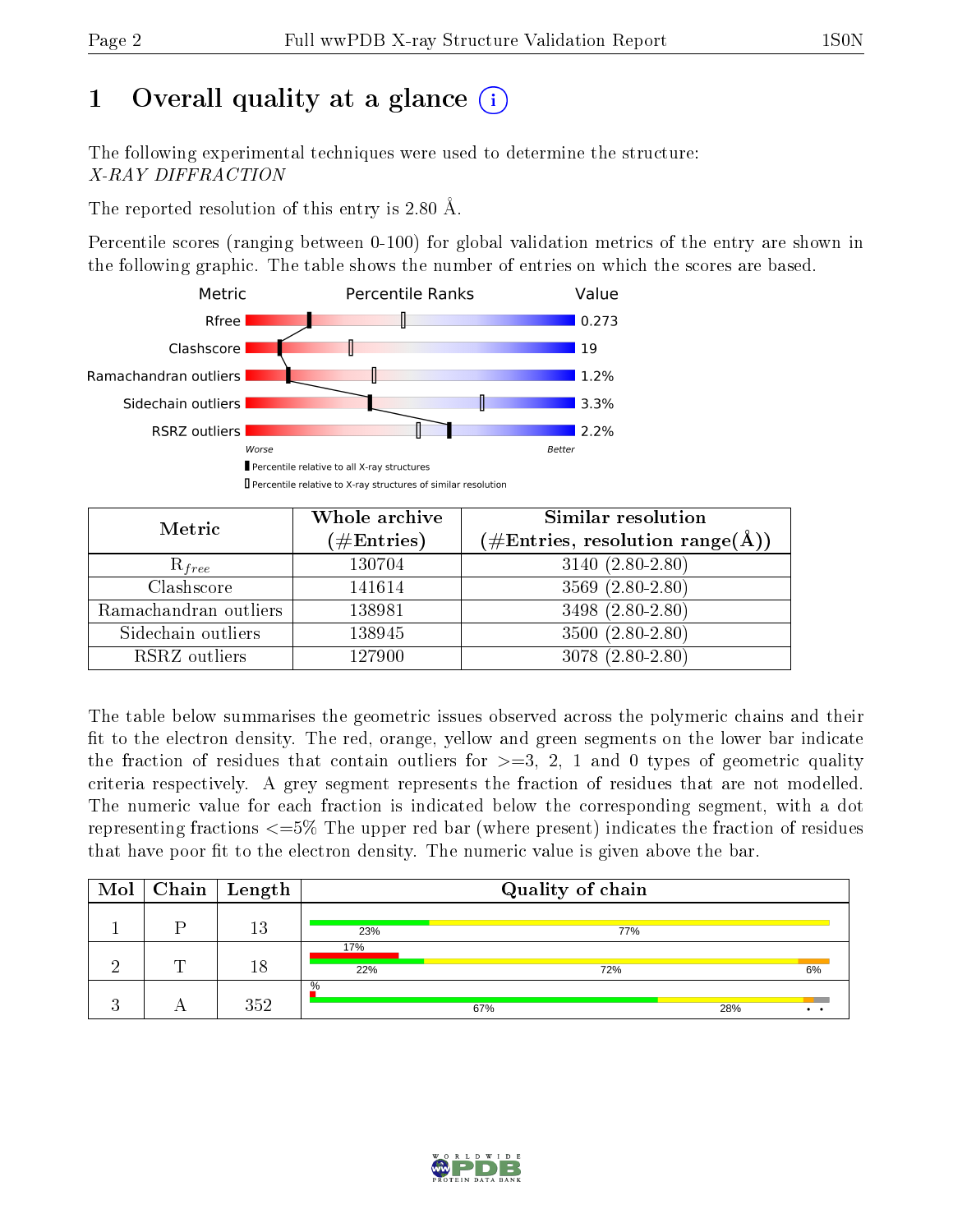# 2 Entry composition  $\left( \cdot \right)$

There are 6 unique types of molecules in this entry. The entry contains 3417 atoms, of which 0 are hydrogens and 0 are deuteriums.

In the tables below, the ZeroOcc column contains the number of atoms modelled with zero occupancy, the AltConf column contains the number of residues with at least one atom in alternate conformation and the Trace column contains the number of residues modelled with at most 2 atoms.

 Molecule 1 is a DNA chain called 5'-D(\*GP\*GP\*CP\*AP\*CP\*TP\*GP\*AP\*TP\*CP\*AP\*C  $P*G$ -3'.

| Mol | Chain | Residues |              |      | Atoms |    |  | ZeroOcc   AltConf   Trace |  |
|-----|-------|----------|--------------|------|-------|----|--|---------------------------|--|
|     |       | 19<br>TΟ | Totar<br>264 | 126- | 51    | 75 |  |                           |  |

 Molecule 2 is a DNA chain called 5'-D(\*TP\*AP\*CP\*GP\*AP\*CP\*GP\*TP\*GP\*AP\*TP\*C  $P^*AP^*GP^*TP^*GP^*CP^*C)^-3'.$ 

| Mol | $\vert$ Chain $\vert$ Residues |                  |       | Atoms |     | $\text{ZeroOcc} \mid \text{AltConf} \mid \text{Trace}$ |  |
|-----|--------------------------------|------------------|-------|-------|-----|--------------------------------------------------------|--|
|     | 18                             | Total<br>$356\,$ | 170 - | -63-  | 106 |                                                        |  |

Molecule 3 is a protein called DNA polymerase IV.

| Mol | Chain | Residues |                        |               | $\rm{Atoms}$ |      | $\mid$ ZeroOcc   AltConf   Trace |  |
|-----|-------|----------|------------------------|---------------|--------------|------|----------------------------------|--|
|     |       | 341      | $_{\rm Total}$<br>2743 | $^{\circ}760$ | 472          | -504 |                                  |  |

Molecule 4 is CALCIUM ION (three-letter code: CA) (formula: Ca).

|  | Mol   Chain   Residues | Atoms | $ZeroOcc$   AltConf |  |
|--|------------------------|-------|---------------------|--|
|  |                        | Fotal |                     |  |

 Molecule 5 is 2'-DEOXYCYTIDINE-5'-TRIPHOSPHATE (three-letter code: DCP) (formula:  $C_9H_{16}N_3O_{13}P_3$ ).

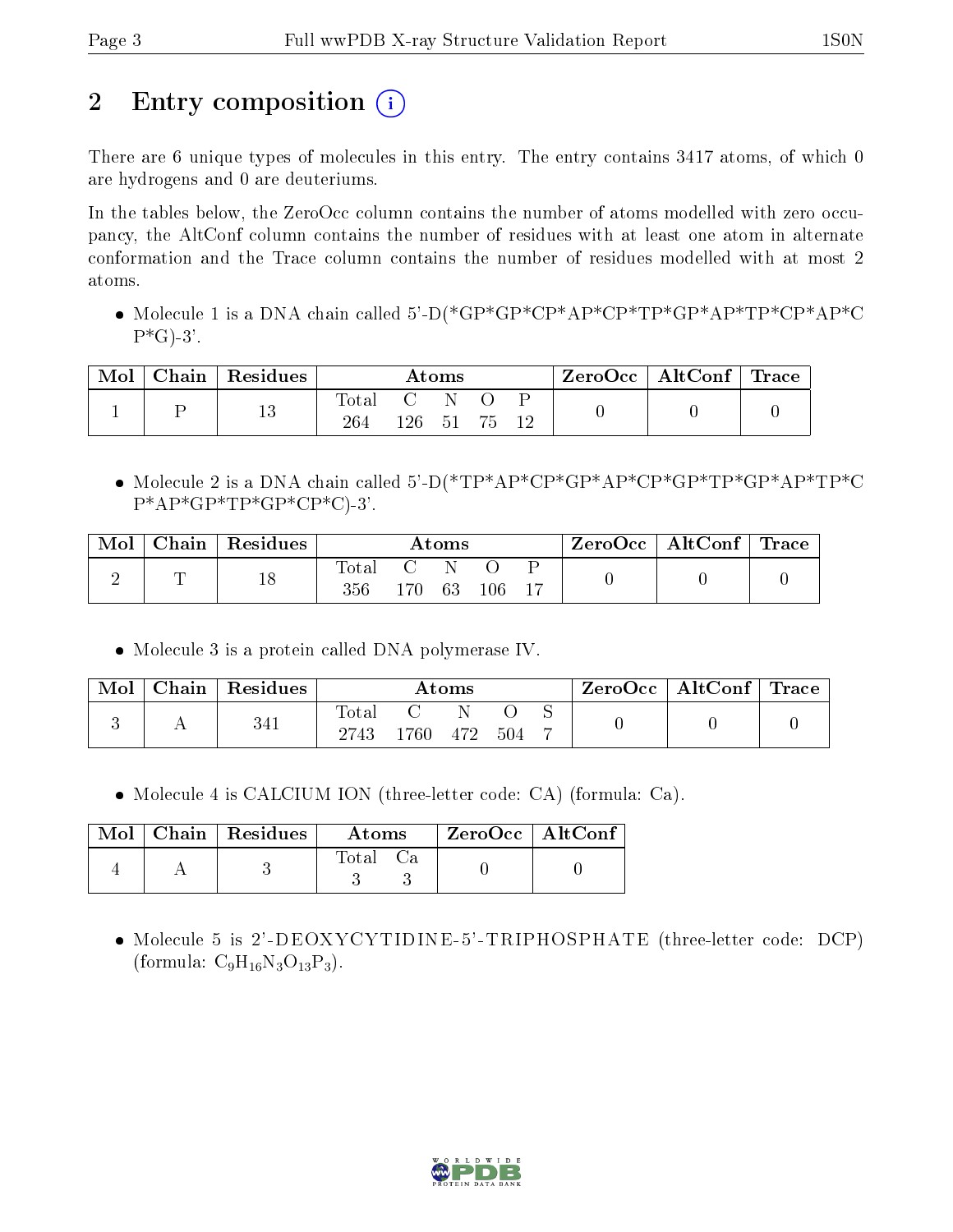

| Mol | Chain   Residues | Atoms       |  |             | ZeroOcc   AltConf |  |  |  |
|-----|------------------|-------------|--|-------------|-------------------|--|--|--|
|     |                  | Total C N O |  |             |                   |  |  |  |
|     |                  |             |  | $9 \quad 3$ | -13-              |  |  |  |

 $\bullet\,$  Molecule 6 is water.

|           | Mol   Chain   Residues | Atoms                     | $ZeroOcc \   \ AltConf \  $ |
|-----------|------------------------|---------------------------|-----------------------------|
|           |                        | Total O                   |                             |
|           |                        | Total O                   |                             |
| $\forall$ | 13                     | Total<br>- ()<br>13<br>13 |                             |

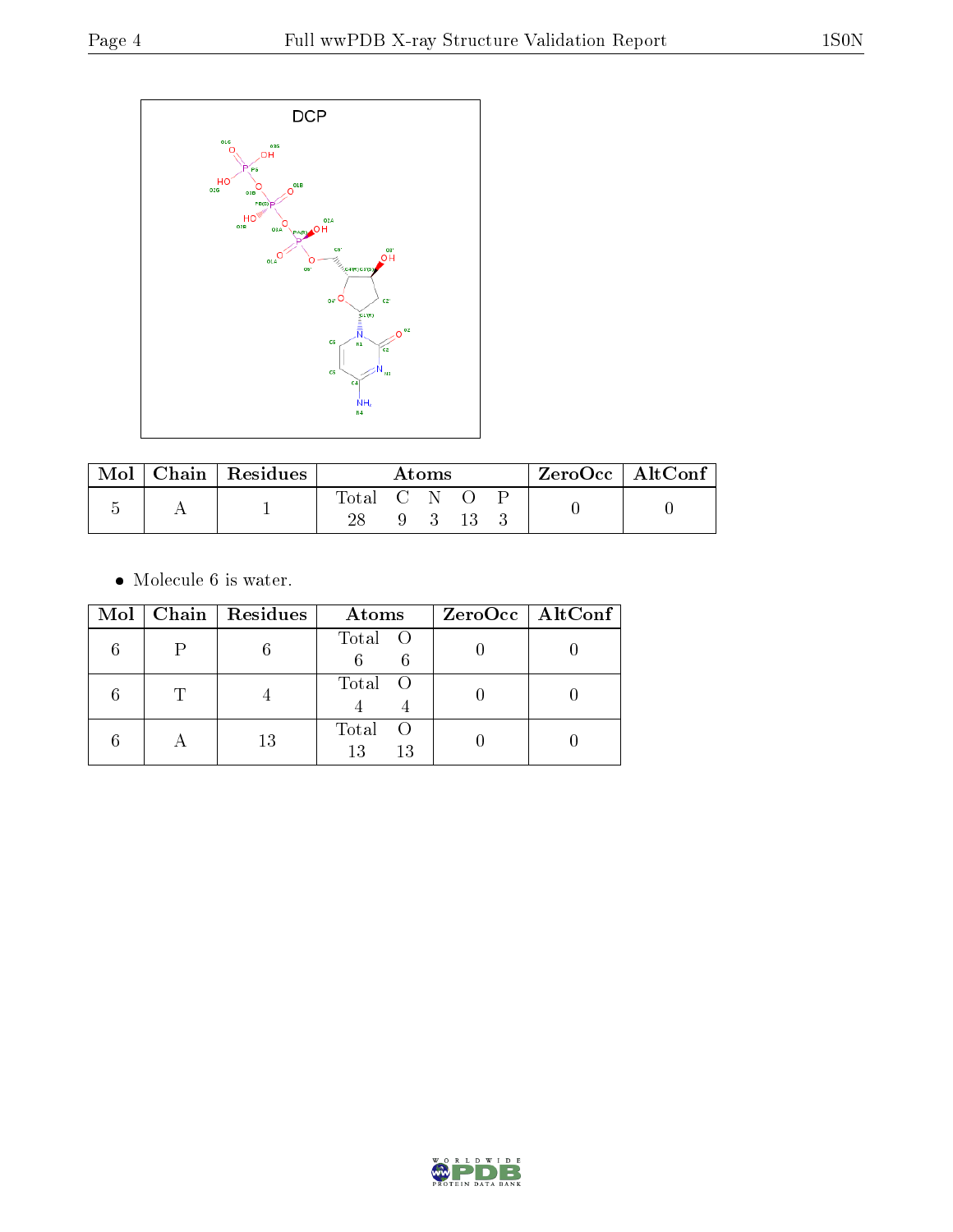# 3 Residue-property plots  $(i)$

These plots are drawn for all protein, RNA and DNA chains in the entry. The first graphic for a chain summarises the proportions of the various outlier classes displayed in the second graphic. The second graphic shows the sequence view annotated by issues in geometry and electron density. Residues are color-coded according to the number of geometric quality criteria for which they contain at least one outlier: green  $= 0$ , yellow  $= 1$ , orange  $= 2$  and red  $= 3$  or more. A red dot above a residue indicates a poor fit to the electron density (RSRZ  $> 2$ ). Stretches of 2 or more consecutive residues without any outlier are shown as a green connector. Residues present in the sample, but not in the model, are shown in grey.

• Molecule 1: 5'-D(\*GP\*GP\*CP\*AP\*CP\*TP\*GP\*AP\*TP\*CP\*AP\*CP\*G)-3'



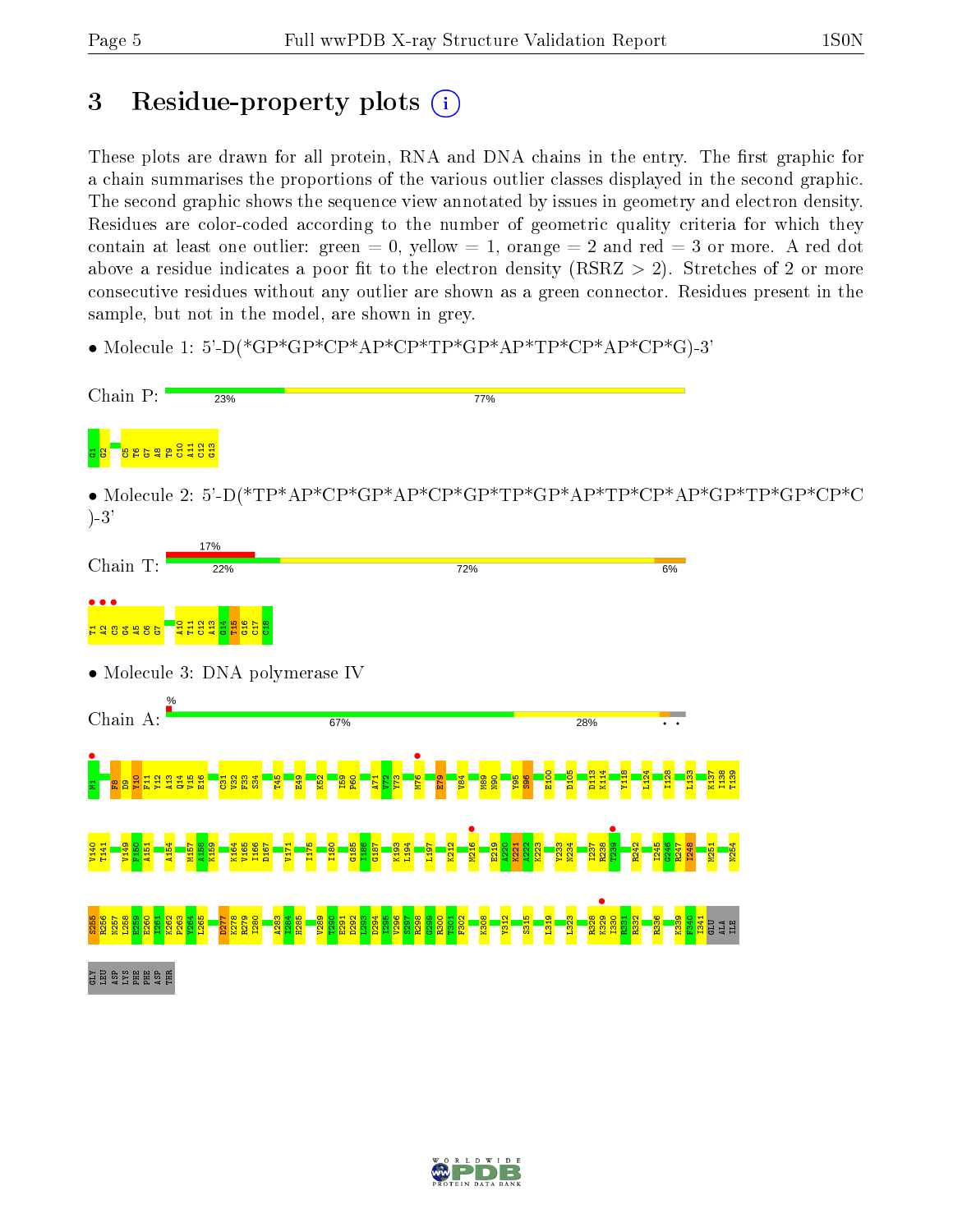# 4 Data and refinement statistics  $(i)$

| Property                                                             | Value                                           | Source     |
|----------------------------------------------------------------------|-------------------------------------------------|------------|
| Space group                                                          | P 21 21 2                                       | Depositor  |
| Cell constants                                                       | $102.66\text{\AA}$<br>99.11Å<br>53.18Å          |            |
| a, b, c, $\alpha$ , $\beta$ , $\gamma$                               | $90.00^\circ$<br>$90.00^\circ$<br>$90.00^\circ$ | Depositor  |
| Resolution $(A)$                                                     | 30.00<br>$-2.80$                                | Depositor  |
|                                                                      | 29.61<br>$-2.78$                                | <b>EDS</b> |
| % Data completeness                                                  | $88.7(30.00-2.80)$                              | Depositor  |
| (in resolution range)                                                | 87.5 (29.61-2.78)                               | <b>EDS</b> |
| $\mathrm{R}_{merge}$                                                 | (Not available)                                 | Depositor  |
| $\mathrm{R}_{sym}$                                                   | (Not available)                                 | Depositor  |
| $\langle I/\sigma(I) \rangle$ <sup>1</sup>                           | 1.14 (at $2.76\text{\AA}$ )                     | Xtriage    |
| Refinement program                                                   | $\overline{\text{CNS}}$                         | Depositor  |
|                                                                      | 0.238<br>0.275<br>$\overline{\phantom{a}}$      | Depositor  |
| $R, R_{free}$                                                        | 0.237<br>0.273<br>$\ddot{\phantom{a}}$          | DCC        |
| $\mathcal{R}_{free}$ test set                                        | $849$ reflections $(6.81\%)$                    | wwPDB-VP   |
| Wilson B-factor $(A^2)$                                              | 74.7                                            | Xtriage    |
| Anisotropy                                                           | 0.174                                           | Xtriage    |
| Bulk solvent $k_{sol}(e/\mathring{A}^3)$ , $B_{sol}(\mathring{A}^2)$ | 0.29, 40.1                                      | <b>EDS</b> |
| $\overline{\text{L-test}$ for twinning <sup>2</sup>                  | $< L >$ = 0.48, $< L2 >$ = 0.31                 | Xtriage    |
| Estimated twinning fraction                                          | $0.027$ for k,h,-l                              | Xtriage    |
| $F_o, F_c$ correlation                                               | 0.93                                            | <b>EDS</b> |
| Total number of atoms                                                | 3417                                            | wwPDB-VP   |
| Average B, all atoms $(A^2)$                                         | 73.0                                            | wwPDB-VP   |

Xtriage's analysis on translational NCS is as follows: The largest off-origin peak in the Patterson function is  $5.18\%$  of the height of the origin peak. No significant pseudotranslation is detected.

<sup>&</sup>lt;sup>2</sup>Theoretical values of  $\langle |L| \rangle$ ,  $\langle L^2 \rangle$  for acentric reflections are 0.5, 0.333 respectively for untwinned datasets, and 0.375, 0.2 for perfectly twinned datasets.



<span id="page-5-1"></span><span id="page-5-0"></span><sup>1</sup> Intensities estimated from amplitudes.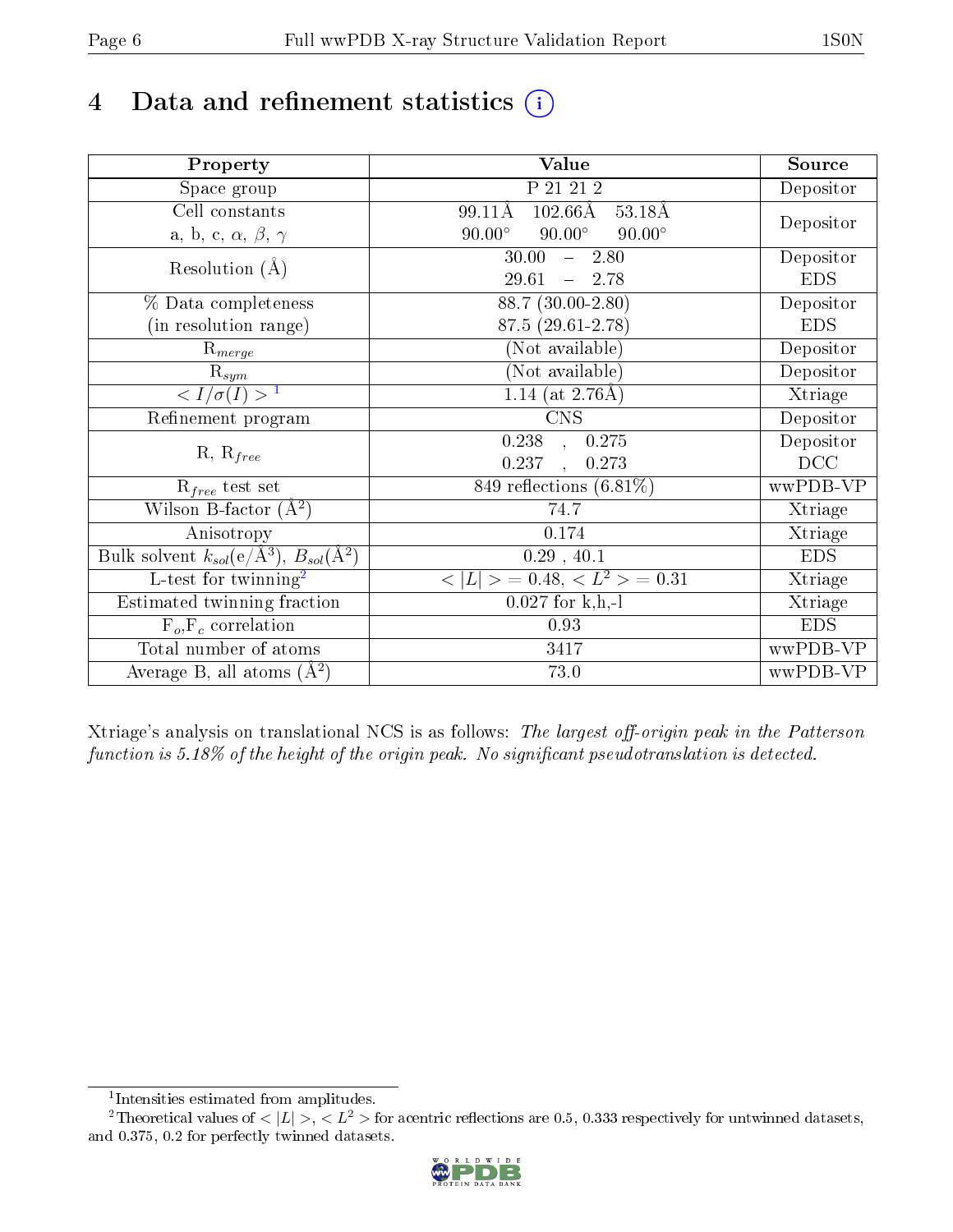# 5 Model quality  $(i)$

## 5.1 Standard geometry (i)

Bond lengths and bond angles in the following residue types are not validated in this section: CA, DCP

The Z score for a bond length (or angle) is the number of standard deviations the observed value is removed from the expected value. A bond length (or angle) with  $|Z| > 5$  is considered an outlier worth inspection. RMSZ is the root-mean-square of all Z scores of the bond lengths (or angles).

| Mol | Chain |             | Bond lengths                 | Bond angles |             |  |
|-----|-------|-------------|------------------------------|-------------|-------------|--|
|     |       | <b>RMSZ</b> | $\vert \# \vert Z \vert > 5$ | <b>RMSZ</b> | # $ Z  > 5$ |  |
| 1.  | P     | 0.55        | 0/296                        | 0.77        | 455         |  |
| 2   |       | 0.54        | 0/398                        | 0.82        | 0/612       |  |
| 3   |       | 0.45        | 0/2782                       | 0.64        | 0/3736      |  |
| All | ΑĦ    | $0.47\,$    | /3476                        | 0.68        | 4803        |  |

Chiral center outliers are detected by calculating the chiral volume of a chiral center and verifying if the center is modelled as a planar moiety or with the opposite hand.A planarity outlier is detected by checking planarity of atoms in a peptide group, atoms in a mainchain group or atoms of a sidechain that are expected to be planar.

|  | $\overline{\mid}$ Mol $\mid$ Chain $\mid$ #Chirality outliers $\mid$ #Planarity outliers $\mid$ |
|--|-------------------------------------------------------------------------------------------------|
|  |                                                                                                 |

There are no bond length outliers.

There are no bond angle outliers.

There are no chirality outliers.

All (1) planarity outliers are listed below:

|  |  | $\text{Mol}$   Chain   Res   Type   Group |
|--|--|-------------------------------------------|
|  |  | Sidechain                                 |

### 5.2 Too-close contacts (i)

In the following table, the Non-H and H(model) columns list the number of non-hydrogen atoms and hydrogen atoms in the chain respectively. The H(added) column lists the number of hydrogen atoms added and optimized by MolProbity. The Clashes column lists the number of clashes within the asymmetric unit, whereas Symm-Clashes lists symmetry related clashes.

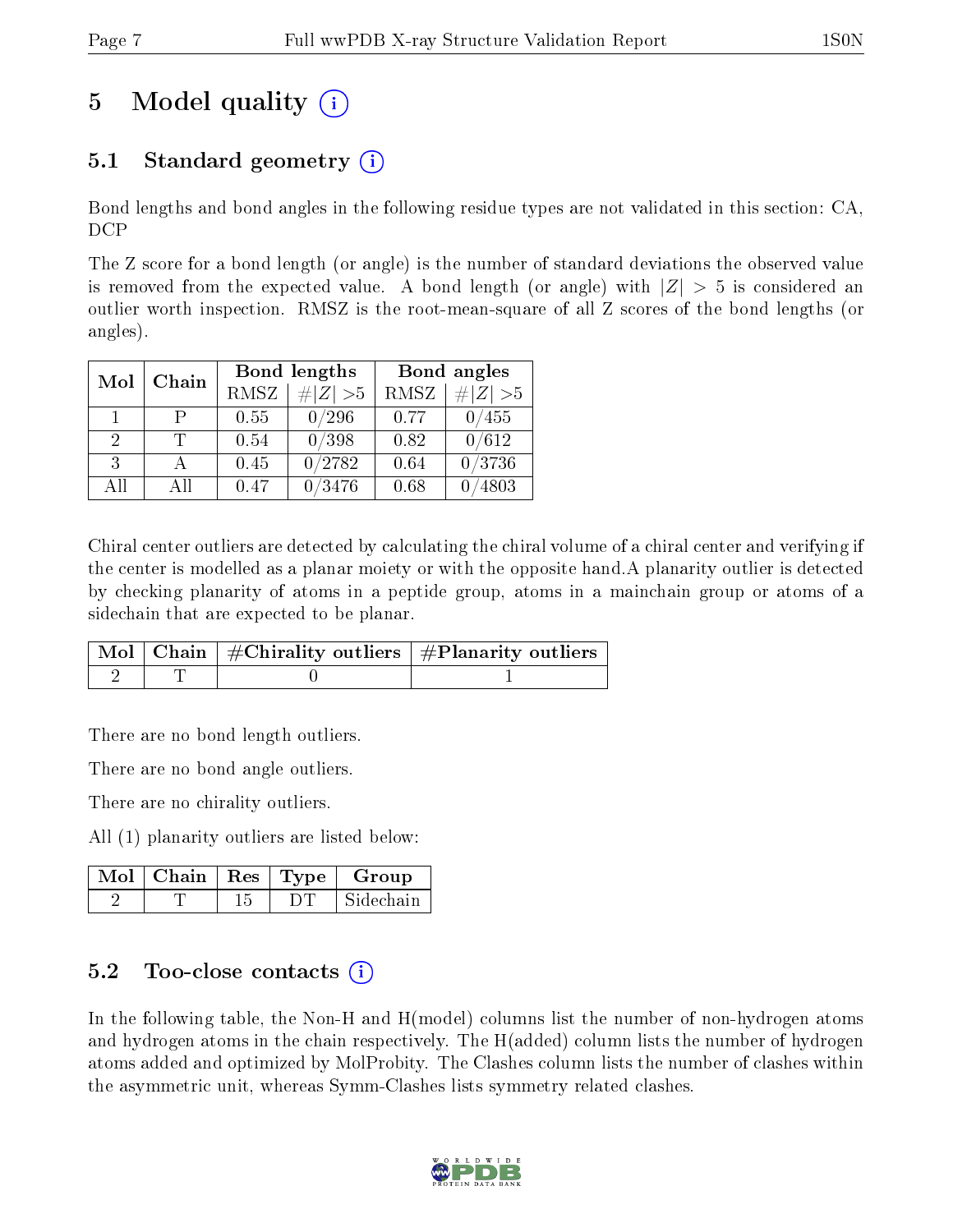| Mol | Chain     |      | $\vert$ Non-H $\vert$ H(model) | H(added) |     | Clashes   Symm-Clashes |
|-----|-----------|------|--------------------------------|----------|-----|------------------------|
|     |           | 264  |                                | 147      | 14  |                        |
| ച   | T         | 356  |                                | 199      | 19  |                        |
| ົ   | А         | 2743 |                                | 2889     | 93  |                        |
|     | А         |      |                                |          |     |                        |
| 5   | $\forall$ | 28   |                                | 12       | ച   |                        |
|     | А         | 13   |                                |          |     |                        |
| հ   | D         |      |                                |          | 11  |                        |
|     | T         |      |                                |          | 6   |                        |
|     |           | 3417 |                                | 3247     | 119 |                        |

The all-atom clashscore is defined as the number of clashes found per 1000 atoms (including hydrogen atoms). The all-atom clashscore for this structure is 19.

All (119) close contacts within the same asymmetric unit are listed below, sorted by their clash magnitude.

| Atom-1            | Atom-2                               | Interatomic       | Clash         |
|-------------------|--------------------------------------|-------------------|---------------|
|                   |                                      | distance $(\AA)$  | overlap $(A)$ |
| 3:A:14:GLN:HE22   | 3:A:139:THR:H                        | 1.08              | 0.99          |
| 2:T:1:DT:H4'      | 2:T:2:DA:OP2                         | 1.73              | 0.87          |
| 2:T:15:DT:H4'     | 2:T:16:DG:OP1                        | 1.76              | 0.83          |
| 3:A:260:GLU:HB3   | 6:A:815:HOH:O                        | 1.79              | 0.82          |
| 2:T:6:D C:H2"     | 2:T:7:DG:OP2                         | 1.79              | 0.81          |
| 3:A:157:MET:CE    | 3:A:166:ILE:HD11                     | 2.11              | 0.80          |
| 3:A:180:ILE:HD13  | 3:A:194:LEU:HD13                     | 1.64              | 0.80          |
| 3:A:79:GLU:H      | 3:A:79:GLU:CD                        | 1.87              | 0.78          |
| 3:A:14:GLN:HE22   | 3:A:139:THR:N                        | $\overline{1.82}$ | 0.78          |
| 3:A:242:ARG:HH11  | 3:A:242:ARG:HG3                      | 1.48              | 0.77          |
| 2:T:11:DT:H5'     | 6: T: 19: HOH:O                      | 1.83              | 0.77          |
| 3:A:289:VAL:HB    | 3:A:332:ARG:HB2                      | 1.66              | $0.76\,$      |
| 6:P:19:HOH:O      | 3:A:298:ARG:HD3                      | 1.86              | 0.76          |
| 2:T:5:DA:H4'      | 2:T:6:DC:O5'                         | 1.87              | 0.73          |
| 3:A:157:MET:HE2   | 3:A:166:ILE:HD11                     | 1.71              | 0.70          |
| 2:T:TO:OP2        | 3:A:248:ILE:HG22                     | 1.91              | 0.70          |
| 6:P:19:HOH:O      | 3:A:298:ARG:CD                       | 2.41              | 0.69          |
| 3:A:285:HIS:HD2   | 6:A:806:HOH:O                        | 1.77              | $0.67\,$      |
| 3:A:14:GLN:NE2    | 3:A:139:THR:H                        | 1.89              | 0.66          |
| 3: A:157: MET:HE1 | 3:A:166:ILE:HD11                     | 1.78              | 0.65          |
| 2:T:12:DC:H2"     | 2:T:13:DA:C8                         | $\overline{2.32}$ | 0.64          |
| 2:T:3:D C:H2'     | 2:T:3:D <sub>C</sub> :O <sub>2</sub> | 1.97              | 0.64          |
| 2:T:6:DC:H5'      | 6: T:20: HOH:O                       | 1.97              | 0.64          |
| 1:P:5:DC:O2       | 6:P:17:HOH:O                         | $\overline{2.13}$ | $\,0.64\,$    |
| 3:A:257:ASN:HB3   | 6:A:815:HOH:O                        | 1.98              | 0.64          |
| 3:A:283:ALA:HB2   | 3: A: 339: LYS: HD2                  | 1.79              | 0.63          |

Continued on next page...

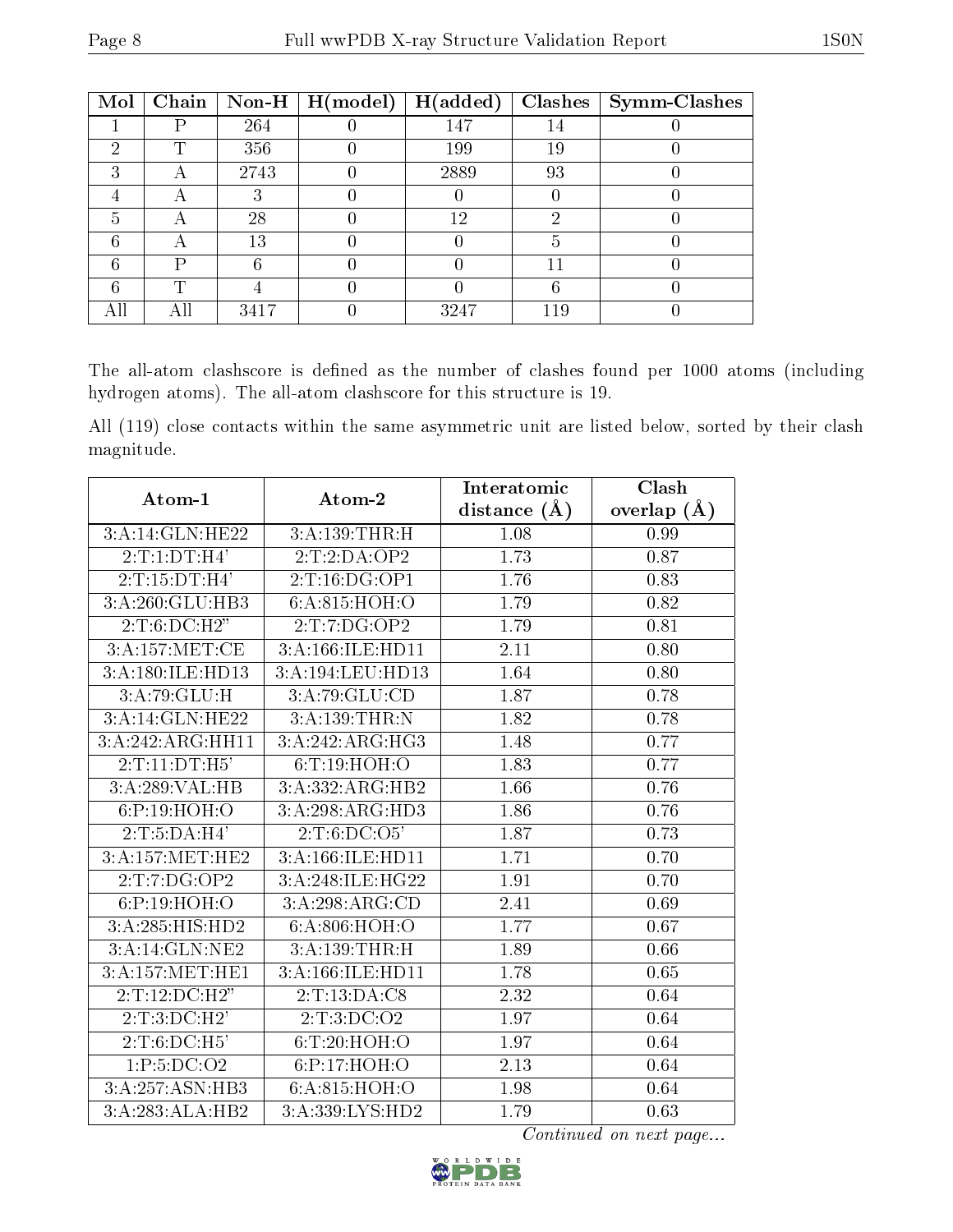| Conninuou from previous page       |                   | Interatomic      | Clash           |
|------------------------------------|-------------------|------------------|-----------------|
| Atom-1                             | Atom-2            | distance $(\AA)$ | overlap $(\AA)$ |
| 1:P:13:DG:H3'                      | 6:A:813:HOH:O     | 1.98             | 0.63            |
| $3:A:14:GLN:\overline{\text{NE2}}$ | 3:A:138:ILE:HA    | 2.14             | 0.62            |
| 1: P: 6: DT: O4'                   | 6:P:17:HOH:O      | 2.16             | 0.61            |
| 3:A:219:GLU:O                      | 3:A:223:LYS:HG3   | 2.01             | 0.60            |
| 3:A:216:MET:HE2                    | 3:A:216:MET:HA    | 1.83             | 0.59            |
| 1:P:9:DT:H72                       | 6:P:16:HOH:O      | 2.01             | 0.59            |
| 3:A:105:ASP:OD1                    | 6:A:813:HOH:O     | 2.17             | 0.59            |
| 1:P:7:DG:H5"                       | 6:P:19:HOH:O      | 2.02             | 0.59            |
| 3:A:248:ILE:HD12                   | 3:A:332:ARG:HB3   | 1.85             | 0.59            |
| 3:A:265:LEU:HD21                   | 3:A:315:SER:HB2   | 1.85             | 0.59            |
| 3:A:291:GLU:OE2                    | 3:A:329:LYS:HB2   | 2.03             | 0.58            |
| 2:T:5:DA:H5"                       | 3:A:34:SER:HA     | 1.84             | 0.58            |
| 3:A:292:ASP:OD1                    | 3:A:328:ARG:HD2   | 2.03             | 0.58            |
| 3:A:10:TYR:HD1                     | 3:A:13:ALA:HB3    | 1.69             | 0.57            |
| 3:A:151:ALA:O                      | 3:A:154:ALA:HB3   | 2.05             | 0.57            |
| 3:A:248:ILE:CD1                    | 3:A:332:ARG:HB3   | 2.34             | 0.57            |
| 2: T: 3: DC: C2'                   | 2: T: 3: DC: O2   | 2.53             | 0.56            |
| 2:T:5:DA:H2'                       | 3: A:33: PHE:O    | 2.06             | 0.56            |
| 3:A:242:ARG:NH1                    | 3: A:242: ARG:HG3 | 2.18             | 0.56            |
| 3:A:308:LYS:HD3                    | 3:A:312:TYR:HE2   | 1.69             | 0.56            |
| 2:T:5:DA:H3'                       | 3:A:32:VAL:HG13   | 1.87             | 0.55            |
| 3:A:12:TYR:HB2                     | 3:A:45:THR:CG2    | 2.36             | 0.55            |
| 2:T:4:DG:H2"                       | 6: T:20: HOH:O    | 2.07             | 0.55            |
| 3:A:12:TYR:HB2                     | 3:A:45:THR:HG21   | 1.88             | 0.55            |
| 3:A:8:PHE:N                        | 3:A:8:PHE:CD1     | 2.73             | 0.54            |
| 3:A:9:ASP:O                        | 3:A:10:TYR:C      | 2.45             | 0.54            |
| 3:A:15:VAL:CG1                     | 3:A:84:VAL:HG21   | 2.37             | 0.54            |
| 3:A:300:ARG:HG2                    | 3:A:302:PHE:CE1   | 2.44             | 0.53            |
| 1:P:9:DT:H2"                       | 1:P:10:DC:H5'     | 1.92             | 0.52            |
| 3:A:197:LEU:HD22                   | 3:A:212:LYS:HE2   | 1.91             | $0.52\,$        |
| 3:A:291:GLU:CD                     | 3:A:329:LYS:HB2   | 2.30             | 0.52            |
| 3:A:262:LYS:HB2                    | 3:A:263:PRO:HD3   | 1.91             | 0.52            |
| 3:A:8:PHE:HA                       | 3:A:140:VAL:HG12  | 1.92             | 0.52            |
| 3:A:100:GLU:HB2                    | 3:A:237:ILE:HG23  | 1.91             | 0.51            |
| 3:A:171:VAL:O                      | 3:A:175:ILE:HG13  | 2.10             | 0.51            |
| 3:A:113:ASP:O                      | 3:A:114:LYS:HD3   | 2.10             | 0.51            |
| 3:A:10:TYR:O                       | 3:A:10:TYR:CD1    | 2.65             | 0.50            |
| 3: A:251:MET:HE2                   | 3:A:330:ILE:HG22  | 1.93             | 0.50            |
| 3: A:95: TYR:O                     | 3:A:96:SER:HB2    | 2.13             | 0.49            |
| 3:A:296:VAL:CG1                    | 3:A:298:ARG:HH12  | 2.26             | 0.49            |
| 3:A:133:LEU:O                      | 3:A:137:LYS:HE3   | 2.13             | 0.49            |

Continued from previous page.

Continued on next page...

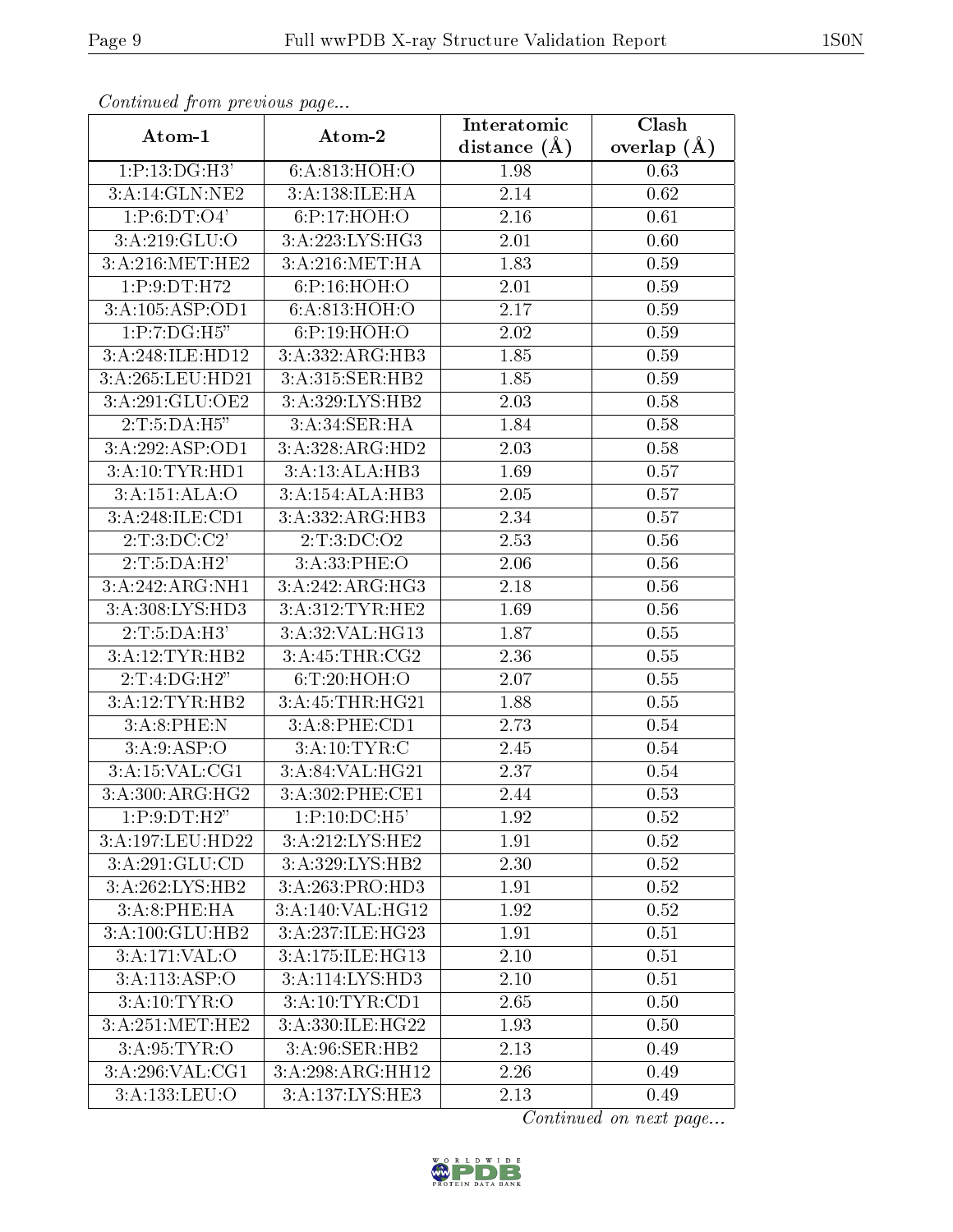| Continuea jiom previous page |                  | Clash<br>Interatomic |               |  |
|------------------------------|------------------|----------------------|---------------|--|
| Atom-1                       | Atom-2           | distance $(\AA)$     | overlap $(A)$ |  |
| 1:P:7:DG:C5'                 | 6:P:19:HOH:O     | 2.57                 | 0.48          |  |
| 3:A:71:ALA:HB3               | 3:A:73:TYR:CE2   | 2.48                 | 0.48          |  |
| 3:A:12:TYR:HE2               | 3:A:76:MET:HE1   | 1.79                 | 0.48          |  |
| 3:A:15:VAL:HG11              | 3:A:84:VAL:HG21  | 1.96                 | 0.48          |  |
| 1:P:11:DA:P                  | 3:A:187:GLY:HA3  | 2.53                 | 0.48          |  |
| 2:T:7:DG:OP1                 | 3:A:247:ARG:HA   | 2.13                 | 0.48          |  |
| 3: A:9: ASP:O                | 3:A:11:PHE:N     | 2.47                 | 0.48          |  |
| 3:A:219:GLU:HG3              | 3:A:223:LYS:HE3  | 1.96                 | 0.47          |  |
| 3:A:12:TYR:CD2               | 5:A:804:DCP:H2'2 | 2.49                 | 0.47          |  |
| 3:A:10:TYR:HA                | 5:A:804:DCP:PB   | 2.54                 | 0.47          |  |
| 3:A:280:ILE:HB               | 3:A:341:ILE:HD12 | 1.96                 | 0.47          |  |
| 2:T:6:D C:H2'                | 6: T:20: HOH:O   | 2.14                 | 0.47          |  |
| 1:P:12:DC:H2"                | 1:P:13:DG:H8     | 1.79                 | 0.46          |  |
| 3:A:216:MET:HA               | 3: A:216: MET:CE | 2.45                 | 0.46          |  |
| 3:A:118:TYR:CE2              | 3:A:167:ASP:HA   | 2.50                 | 0.46          |  |
| 2:T:10:DA:H1'                | 6: T: 19: HOH:O  | 2.14                 | 0.46          |  |
| 3:A:154:ALA:HA               | 3:A:157:MET:CE   | $\overline{2.45}$    | 0.46          |  |
| 3: A:141:THR:OG1             | 3:A:159:LYS:HA   | 2.16                 | 0.46          |  |
| 6:P:19:HOH:O                 | 3:A:298:ARG:HD2  | 2.12                 | 0.45          |  |
| 3:A:219:GLU:CG               | 3:A:223:LYS:HE3  | 2.47                 | 0.45          |  |
| 3:A:277:ASP:O                | 3:A:278:LYS:HB2  | 2.17                 | 0.45          |  |
| 3:A:166:ILE:HG22             | 3: A: 166: ILE:O | 2.16                 | 0.44          |  |
| 3:A:100:GLU:HG3              | 3:A:238:ARG:O    | 2.17                 | 0.44          |  |
| 3:A:254:ASN:O                | 3:A:255:SER:CB   | 2.65                 | 0.44          |  |
| 3:A:149:VAL:HG23             | 3:A:233:TYR:CE2  | 2.53                 | 0.44          |  |
| 3:A:8:PHE:CE2                | 3:A:105:ASP:HA   | 2.53                 | 0.44          |  |
| 3:A:14:GLN:HE22              | 3:A:138:ILE:HA   | 1.82                 | 0.44          |  |
| 1:P:6:DT:H5"                 | 6:P:15:HOH:O     | 2.17                 | 0.43          |  |
| 3:A:118:TYR:HE2              | 3:A:167:ASP:HA   | 1.83                 | 0.43          |  |
| 3:A:185:GLY:O                | 3:A:221:LYS:HE2  | 2.18                 | 0.43          |  |
| 1:P:11:DA:O5'                | 3:A:187:GLY:HA3  | 2.18                 | 0.43          |  |
| 3:A:15:VAL:HG13              | 3:A:84:VAL:HG21  | 2.01                 | 0.43          |  |
| 1:P:7:DG:P                   | 6:P:19:HOH:O     | 2.77                 | 0.42          |  |
| 2:T:6:DC:H1'                 | 2:T:7:DG:O5'     | 2.18                 | 0.42          |  |
| 3:A:12:TYR:HE2               | 3:A:76:MET:CE    | 2.32                 | 0.42          |  |
| 3:A:251:MET:CE               | 3:A:330:ILE:HG22 | 2.49                 | 0.42          |  |
| 3:A:248:ILE:HD11             | 3:A:332:ARG:C    | 2.39                 | 0.42          |  |
| 2:T:17:DC:H3'                | 6: T:21: HOH:O   | 2.19                 | 0.42          |  |
| 3:A:193:LYS:HD3              | 3:A:216:MET:O    | 2.20                 | 0.41          |  |
| 3:A:257:ASN:O                | 3:A:258:LEU:C    | 2.59                 | 0.41          |  |
| 1:P:2:DG:N2                  | 6:P:18:HOH:O     | 2.49                 | 0.41          |  |

Continued from previous page.

Continued on next page...

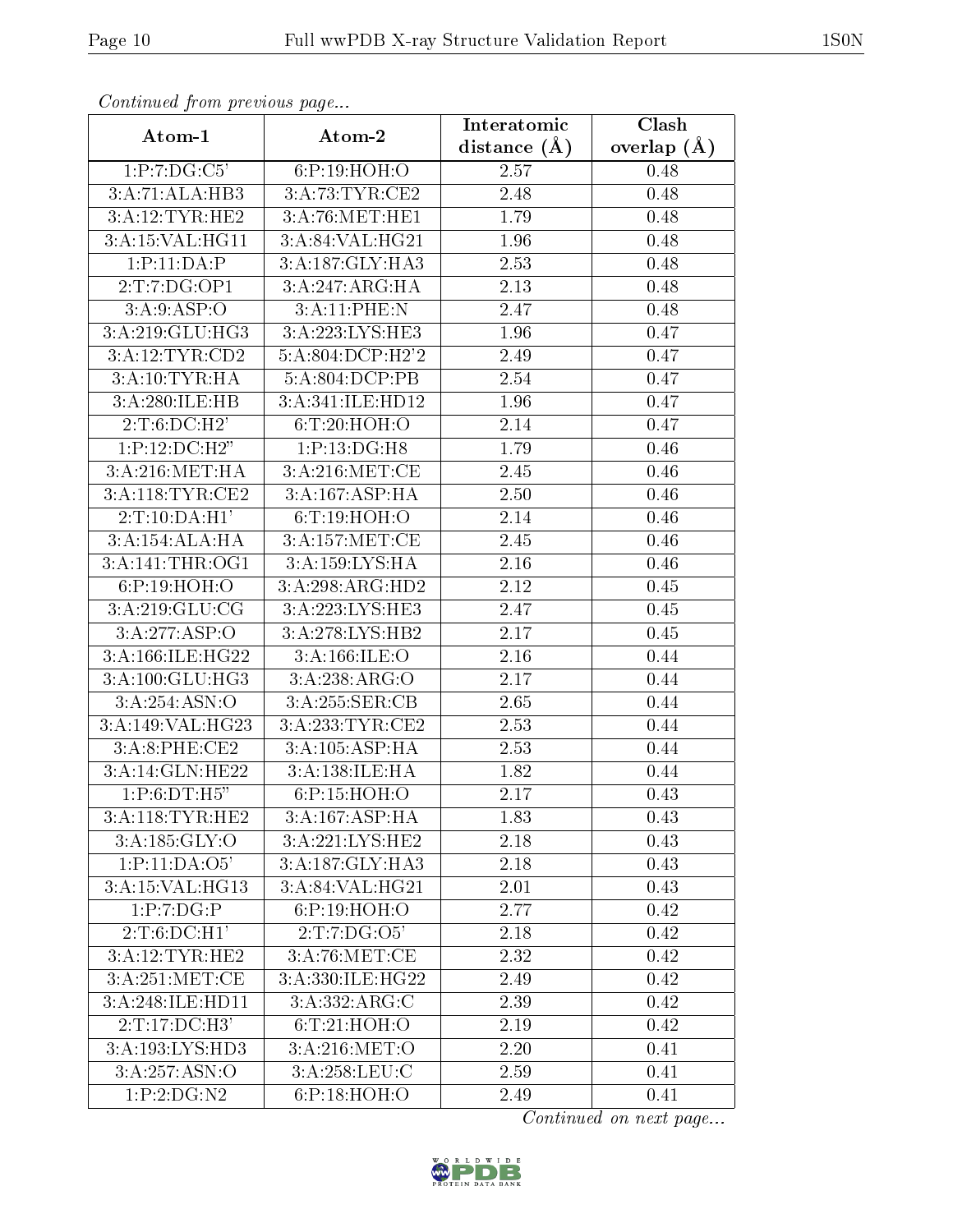| Atom-1           | Atom-2           | Interatomic<br>distance $(A)$ | Clash<br>overlap $(A)$ |
|------------------|------------------|-------------------------------|------------------------|
| 3:A:16:GLU:OE1   | 3:A:16:GLU:HA    | 2.20                          | 0.41                   |
| 3:A:154:ALA:HA   | 3:A:157:MET:HE2  | 2.01                          | 0.41                   |
| 3:A:319:LEU:O    | 3:A:319:LEU:HD12 | 2.21                          | 0.41                   |
| 3:A:124:LEU:O    | 3:A:128:ILE:HG13 | 2.21                          | 0.41                   |
| 3:A:164:LYS:CG   | 3:A:165:VAL:N    | 2.84                          | 0.41                   |
| 3:A:49:GLU:HA    | 3:A:52:LYS:HE2   | 2.03                          | 0.41                   |
| 3: A:89:MET:O    | 3: A:90: ASN: C  | 2.58                          | 0.40                   |
| 3:A:245:ILE:HD11 | 3:A:279:ARG:NH2  | 2.37                          | 0.40                   |
| 3:A:166:ILE:HG22 | 3:A:171:VAL:HG23 | 2.02                          | 0.40                   |
| 3: A:59: ILE: HA | 3:A:60:PRO:HD3   | 1.90                          | 0.40                   |
| 1:P:7:DG:H2"     | 1:P:8:DA:OP2     | 2.22                          | 0.40                   |

Continued from previous page...

There are no symmetry-related clashes.

### 5.3 Torsion angles (i)

#### 5.3.1 Protein backbone  $(i)$

In the following table, the Percentiles column shows the percent Ramachandran outliers of the chain as a percentile score with respect to all X-ray entries followed by that with respect to entries of similar resolution.

The Analysed column shows the number of residues for which the backbone conformation was analysed, and the total number of residues.

| Mol   Chain | Analysed                                                  | Favoured   Allowed   Outliers   Percentiles |  |  |
|-------------|-----------------------------------------------------------|---------------------------------------------|--|--|
|             | $^+$ 339/352 (96%)   313 (92%)   22 (6%)   4 (1%)   13 39 |                                             |  |  |

All (4) Ramachandran outliers are listed below:

| Mol | Chain | Res | Type       |
|-----|-------|-----|------------|
|     |       | 10  | TYR.       |
|     |       | 255 | <b>SER</b> |
|     |       | 277 | ASP        |
|     |       | 96  | NH∶H       |

#### 5.3.2 Protein sidechains  $(i)$

In the following table, the Percentiles column shows the percent sidechain outliers of the chain as a percentile score with respect to all X-ray entries followed by that with respect to entries of similar

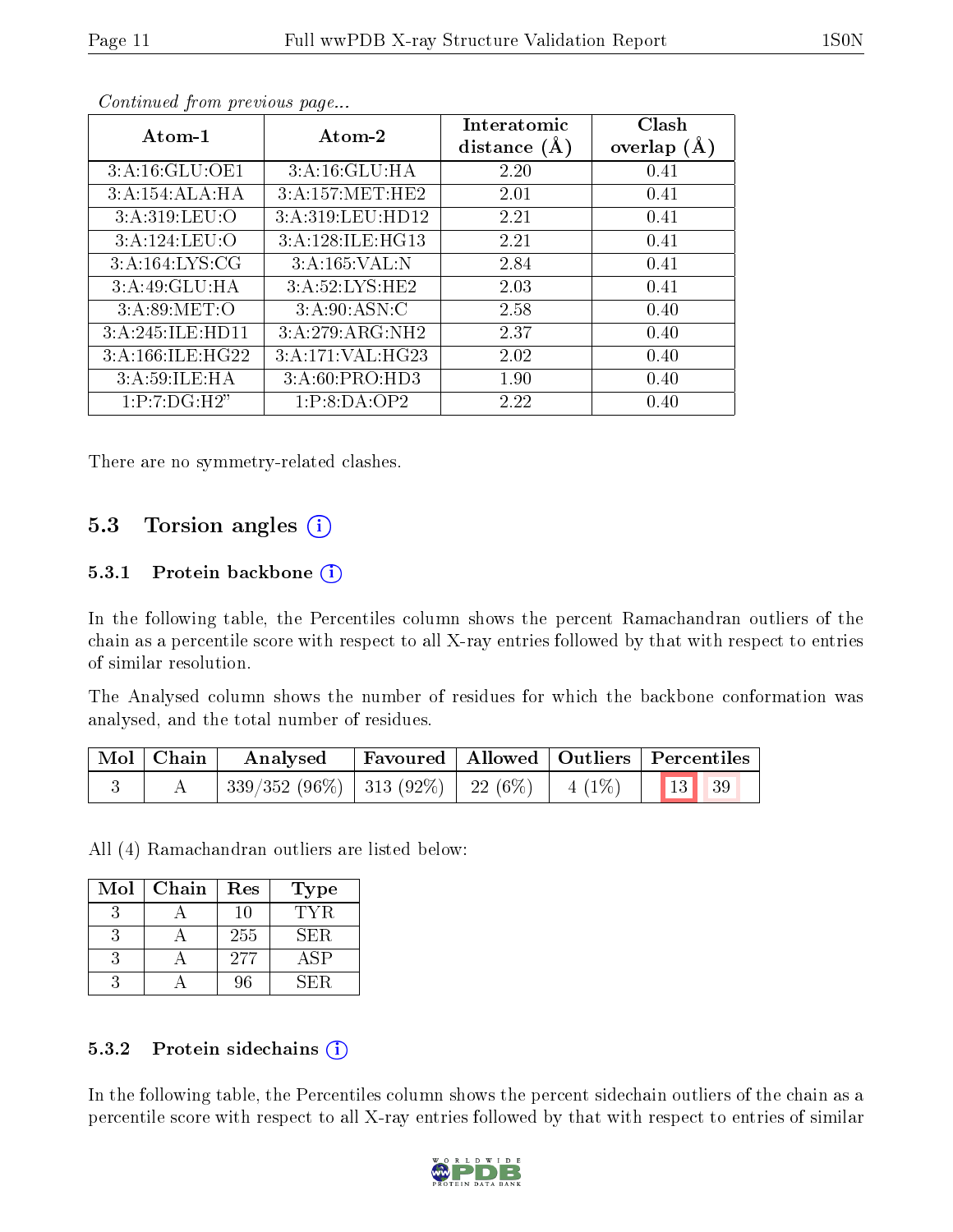resolution.

The Analysed column shows the number of residues for which the sidechain conformation was analysed, and the total number of residues.

| Mol   Chain | Analysed                                                    | Rotameric   Outliers   Percentiles |       |  |
|-------------|-------------------------------------------------------------|------------------------------------|-------|--|
|             | $\mid$ 300/309 (97%) $\mid$ 290 (97%) $\mid$ 10 (3%) $\mid$ |                                    | 38 72 |  |

All (10) residues with a non-rotameric sidechain are listed below:

| Mol | Chain | Res | Type                 |
|-----|-------|-----|----------------------|
| 3   |       | 8   | PHE                  |
| 3   | А     | 31  | <b>CYS</b>           |
| 3   | A     | 79  | $\operatorname{GLU}$ |
| 3   | A     | 221 | <b>LYS</b>           |
| 3   | A     | 234 | <b>ASN</b>           |
| 3   | А     | 248 | ILE                  |
| 3   | А     | 256 | ${\rm ARG}$          |
| 3   | А     | 294 | ASP                  |
| 3   | А     | 323 | LEU                  |
| 3   |       | 336 | ${\rm ARG}$          |

Some sidechains can be flipped to improve hydrogen bonding and reduce clashes. All (2) such sidechains are listed below:

| Mol | Chain | Res | Type    |
|-----|-------|-----|---------|
|     |       |     | $\pm 1$ |
|     |       |     |         |

#### 5.3.3 RNA [O](https://www.wwpdb.org/validation/2017/XrayValidationReportHelp#rna)i

There are no RNA molecules in this entry.

## 5.4 Non-standard residues in protein, DNA, RNA chains (i)

There are no non-standard protein/DNA/RNA residues in this entry.

### 5.5 Carbohydrates  $(i)$

There are no carbohydrates in this entry.

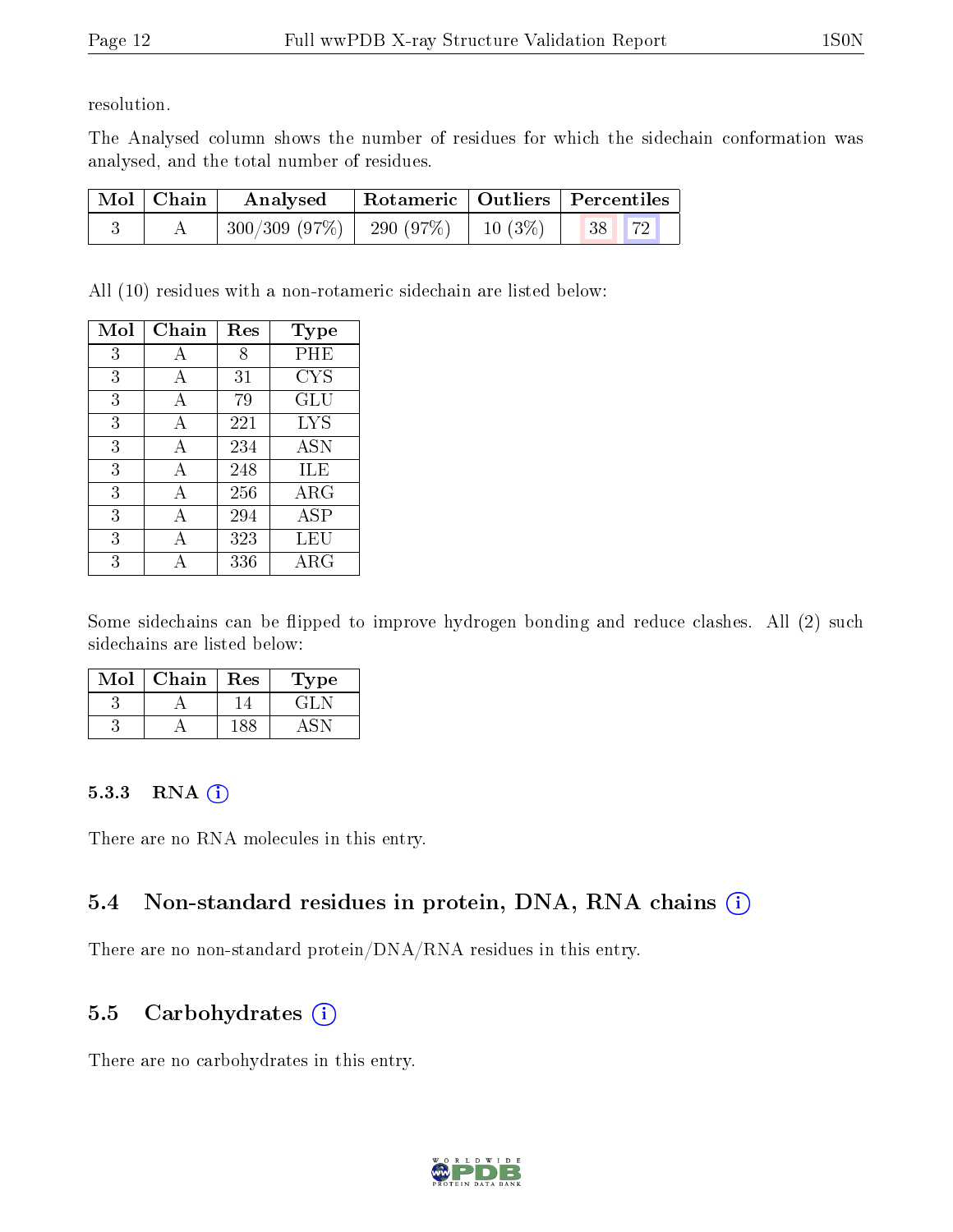## 5.6 Ligand geometry (i)

Of 4 ligands modelled in this entry, 3 are monoatomic - leaving 1 for Mogul analysis.

In the following table, the Counts columns list the number of bonds (or angles) for which Mogul statistics could be retrieved, the number of bonds (or angles) that are observed in the model and the number of bonds (or angles) that are dened in the Chemical Component Dictionary. The Link column lists molecule types, if any, to which the group is linked. The Z score for a bond length (or angle) is the number of standard deviations the observed value is removed from the expected value. A bond length (or angle) with  $|Z| > 2$  is considered an outlier worth inspection. RMSZ is the root-mean-square of all Z scores of the bond lengths (or angles).

| $\vert$ Type $\vert$ Chain $\vert$ Res $\vert$ Link<br>$\text{Mol}$ |     | Bond lengths |            |      | Bond angles                                    |                                     |      |                     |
|---------------------------------------------------------------------|-----|--------------|------------|------|------------------------------------------------|-------------------------------------|------|---------------------|
|                                                                     |     |              | Counts -   |      | $ RMSZ  \#  Z  > 2  $                          | $\perp$ Counts   RMSZ   $\# Z  > 2$ |      |                     |
|                                                                     | DCP | 804          | 23, 29, 29 | 2.21 | $\left  \frac{5(21\%)}{21\%} \right $ 30,45,45 |                                     | 1.40 | $\frac{5(16\%)}{2}$ |

In the following table, the Chirals column lists the number of chiral outliers, the number of chiral centers analysed, the number of these observed in the model and the number defined in the Chemical Component Dictionary. Similar counts are reported in the Torsion and Rings columns. '-' means no outliers of that kind were identified.

|     |     | Mol   Type   Chain   Res   Link   Chirals | Torsions                                | $\parallel$ Rings |
|-----|-----|-------------------------------------------|-----------------------------------------|-------------------|
| DCP | 804 |                                           | $\mid$ 2/19/34/34 $\mid$ 0/2/2/2 $\mid$ |                   |

 $\mathrm{Mol}\mid\mathrm{Chain}\mid\mathrm{Res}\mid\mathrm{Type}\mid\mathrm{\;Atoms}\mid\mathrm{\;Z}\mid\mathrm{Observed}(\mathrm{A})\mid\mathrm{Ideal}(\mathrm{A})$  | A | 804 | DCP | C6-N1 | 6.81 | 1.44 | 1.35 | A | 804 | DCP | C4-N3 | 4.63 | 1.43 | 1.35 5 A 804 DCP PG-O2G -3.80 1.40 1.54 | A | 804 | DCP | PB-O2B | -2.83 | 1.42 | 1.55 | A | 804 | DCP | C2-N3 | 2.09 | 1.42 | 1.38

All (5) bond length outliers are listed below:

All (5) bond angle outliers are listed below:

| Mol | Chain | Res | Type       | Atoms          |         | Observed $(^\circ)$ | Ideal(°) |
|-----|-------|-----|------------|----------------|---------|---------------------|----------|
| 5   |       | 804 | DCP.       | $C2-N3-C4$     | 4.29    | 120.69              | 116.34   |
| 5   |       | 804 | DCP.       | $C2'$ -C1'-N1  | $-2.79$ | 107.84              | 114.27   |
| 5   |       | 804 | DCP        | $O2G-PG-O3B$   | 2.68    | 113.64              | 104.64   |
| 5   |       | 804 | <b>DCP</b> | $O5'$ -C5'-C4' | 2.47    | 117.50              | 108.99   |
| 5   |       | 804 | DCP.       | $N4-C4-N3$     | 2.05    | 119.73              | 116.49   |

There are no chirality outliers.

All (2) torsion outliers are listed below:

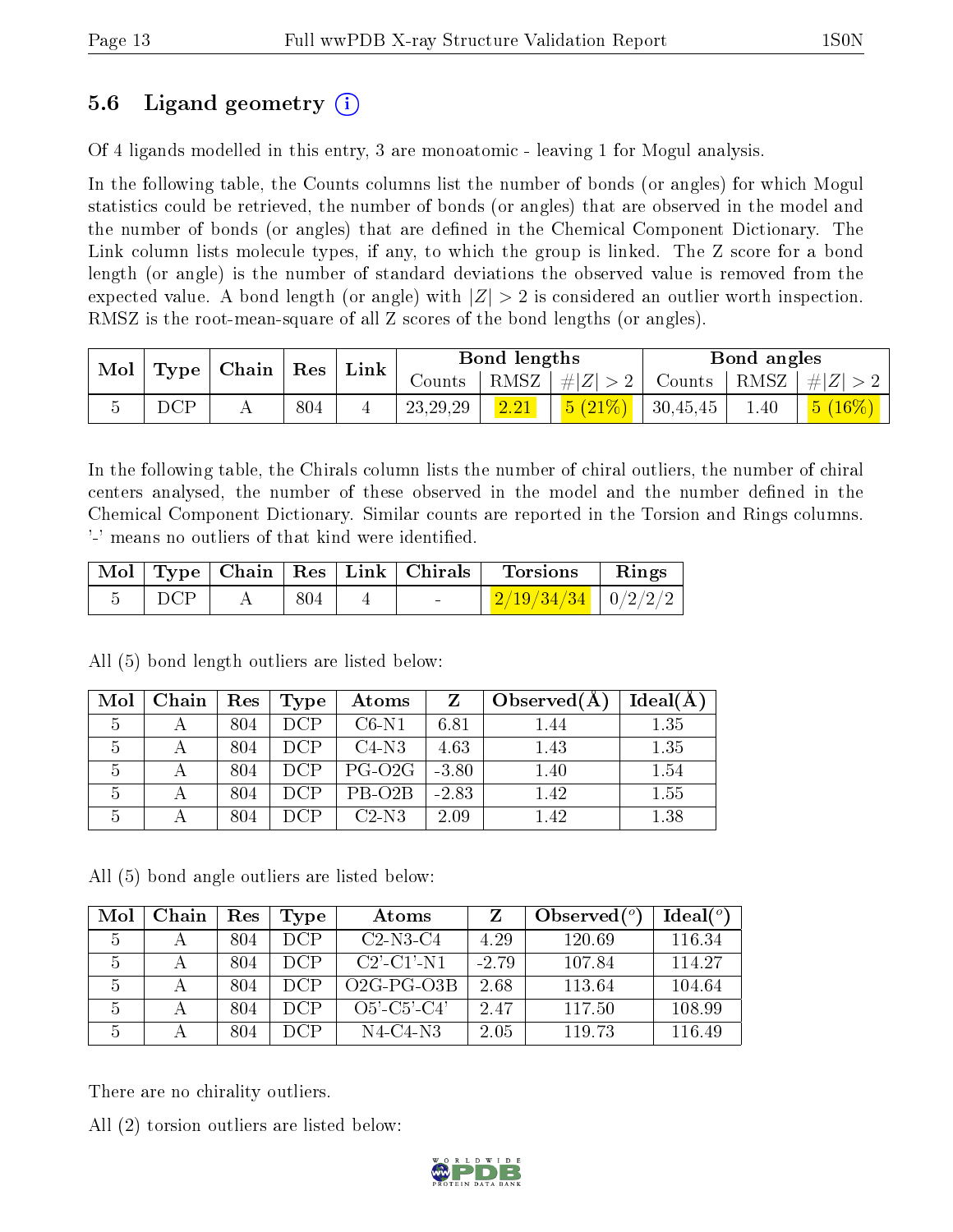| $Mol$   Chain   Res   Type |     |     | Atoms         |
|----------------------------|-----|-----|---------------|
|                            | 804 | DCP | PA-03A-PB-01B |
|                            | 804 | DCP | PB-O3B-PG-O3G |

There are no ring outliers.

1 monomer is involved in 2 short contacts:

|  |           | Mol   Chain   Res   Type   Clashes   Symm-Clashes |
|--|-----------|---------------------------------------------------|
|  | $804$ DCP |                                                   |

The following is a two-dimensional graphical depiction of Mogul quality analysis of bond lengths, bond angles, torsion angles, and ring geometry for all instances of the Ligand of Interest. In addition, ligands with molecular weight > 250 and outliers as shown on the validation Tables will also be included. For torsion angles, if less then 5% of the Mogul distribution of torsion angles is within 10 degrees of the torsion angle in question, then that torsion angle is considered an outlier. Any bond that is central to one or more torsion angles identified as an outlier by Mogul will be highlighted in the graph. For rings, the root-mean-square deviation (RMSD) between the ring in question and similar rings identified by Mogul is calculated over all ring torsion angles. If the average RMSD is greater than 60 degrees and the minimal RMSD between the ring in question and any Mogul-identified rings is also greater than 60 degrees, then that ring is considered an outlier. The outliers are highlighted in purple. The color gray indicates Mogul did not find sufficient equivalents in the CSD to analyse the geometry.



### 5.7 [O](https://www.wwpdb.org/validation/2017/XrayValidationReportHelp#nonstandard_residues_and_ligands)ther polymers  $(i)$

There are no such residues in this entry.

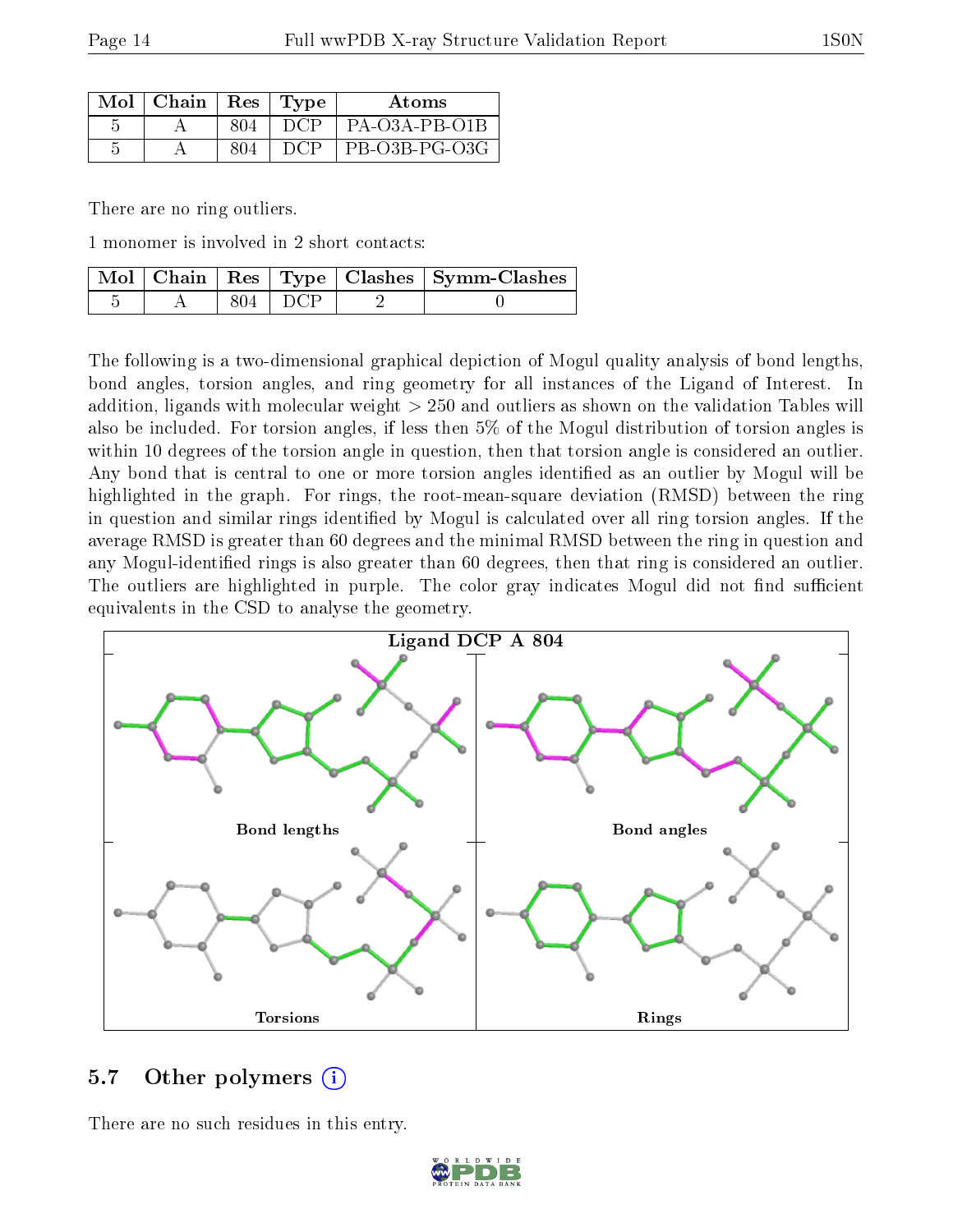# 5.8 Polymer linkage issues (i)

There are no chain breaks in this entry.

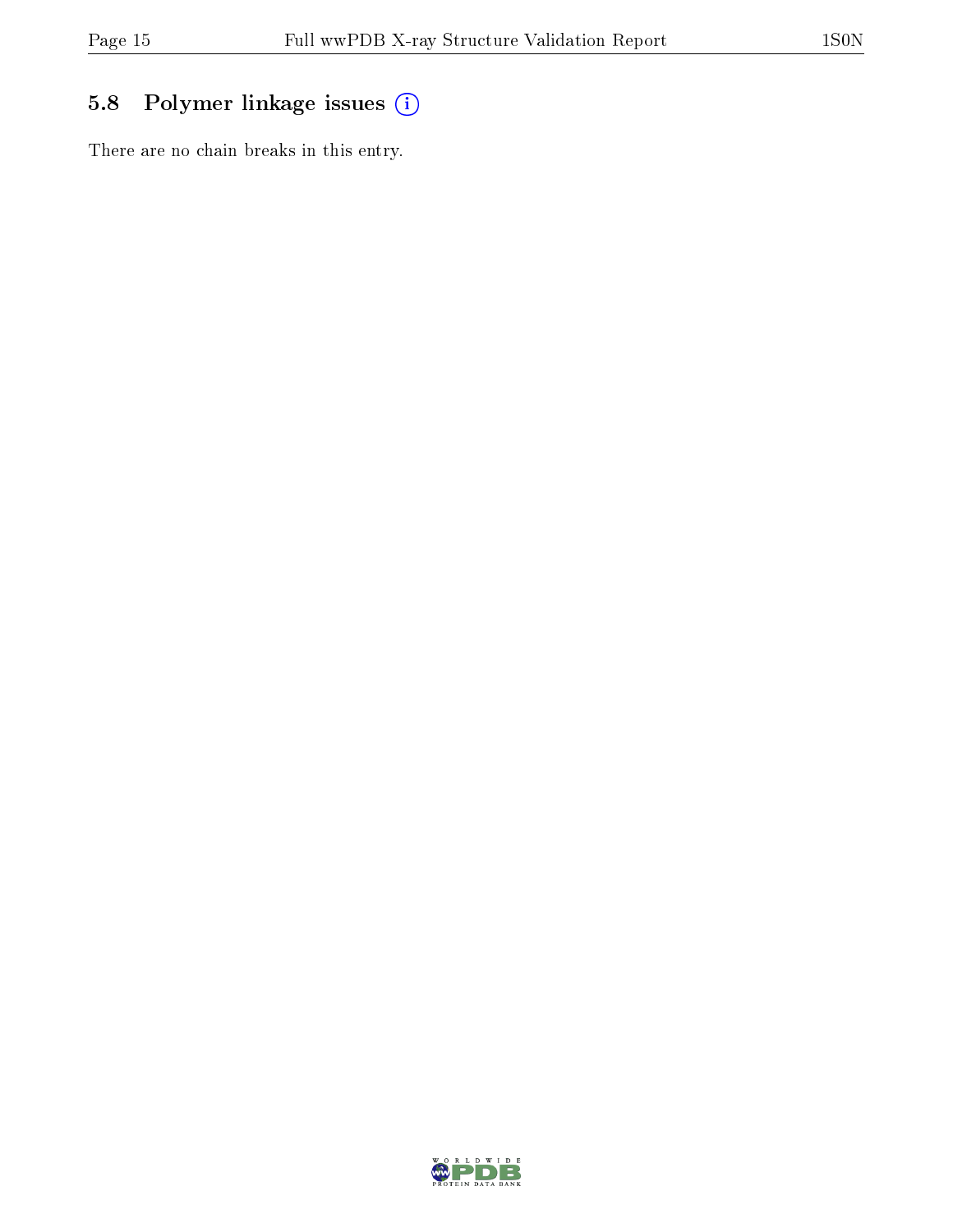# 6 Fit of model and data  $(i)$

# 6.1 Protein, DNA and RNA chains (i)

In the following table, the column labelled  $#RSRZ>2'$  contains the number (and percentage) of RSRZ outliers, followed by percent RSRZ outliers for the chain as percentile scores relative to all X-ray entries and entries of similar resolution. The OWAB column contains the minimum, median,  $95<sup>th</sup>$  percentile and maximum values of the occupancy-weighted average B-factor per residue. The column labelled ' $Q< 0.9$ ' lists the number of (and percentage) of residues with an average occupancy less than 0.9.

| Mol            | Chain | Analysed        | ${ <\hspace{-1.5pt}{\mathrm{RSRZ}} \hspace{-1.5pt}>}$ | $\#\mathrm{RSRZ}{>}2$                                 | $OWAB(A^2)$      | $\rm Q\textcolor{black}{<}0.9$ |
|----------------|-------|-----------------|-------------------------------------------------------|-------------------------------------------------------|------------------|--------------------------------|
|                | P     | $13/13$ (100\%) | $-0.33$                                               | $0\begin{array}{ c c c }\n\hline\n100\end{array}$ 100 | 59, 77, 104, 106 | 1(7%)                          |
| $\overline{2}$ | T.    | $18/18$ (100%)  | 0.53                                                  | $3(16\%)$ 1 1                                         | 55, 89, 151, 151 |                                |
| -3             |       | $341/352(96\%)$ | $-0.17$                                               | $5(1\%)$<br>73<br>68                                  | 38, 69, 93, 107  | $8(2\%)$                       |
| All            | All   | 372/383(97%)    | $-0.14$                                               | $8(2\%)$<br>62<br>52                                  | 38, 70, 100, 151 | $9(2\%)$                       |

All (8) RSRZ outliers are listed below:

| Mol            | Chain | Res            | <b>Type</b>    | <b>RSRZ</b> |
|----------------|-------|----------------|----------------|-------------|
| 2              | Т     | 3              | DC             | 3.7         |
| $\overline{2}$ | Т     | $\overline{2}$ | DА             | 3.3         |
| $\overline{2}$ | T     |                | DT             | 3.3         |
| 3              |       | 329            | L <sub>Y</sub> | 3.1         |
| 3              |       | 76             | MET            | 2.8         |
| 3              |       | 216            | <b>MET</b>     | $2.6\,$     |
| 3              |       |                | MET            | 2.6         |
| 3              |       | 239            | THR.           | 2.0         |

### 6.2 Non-standard residues in protein, DNA, RNA chains  $(i)$

There are no non-standard protein/DNA/RNA residues in this entry.

### 6.3 Carbohydrates (i)

There are no carbohydrates in this entry.

### 6.4 Ligands  $(i)$

In the following table, the Atoms column lists the number of modelled atoms in the group and the number defined in the chemical component dictionary. The B-factors column lists the minimum,